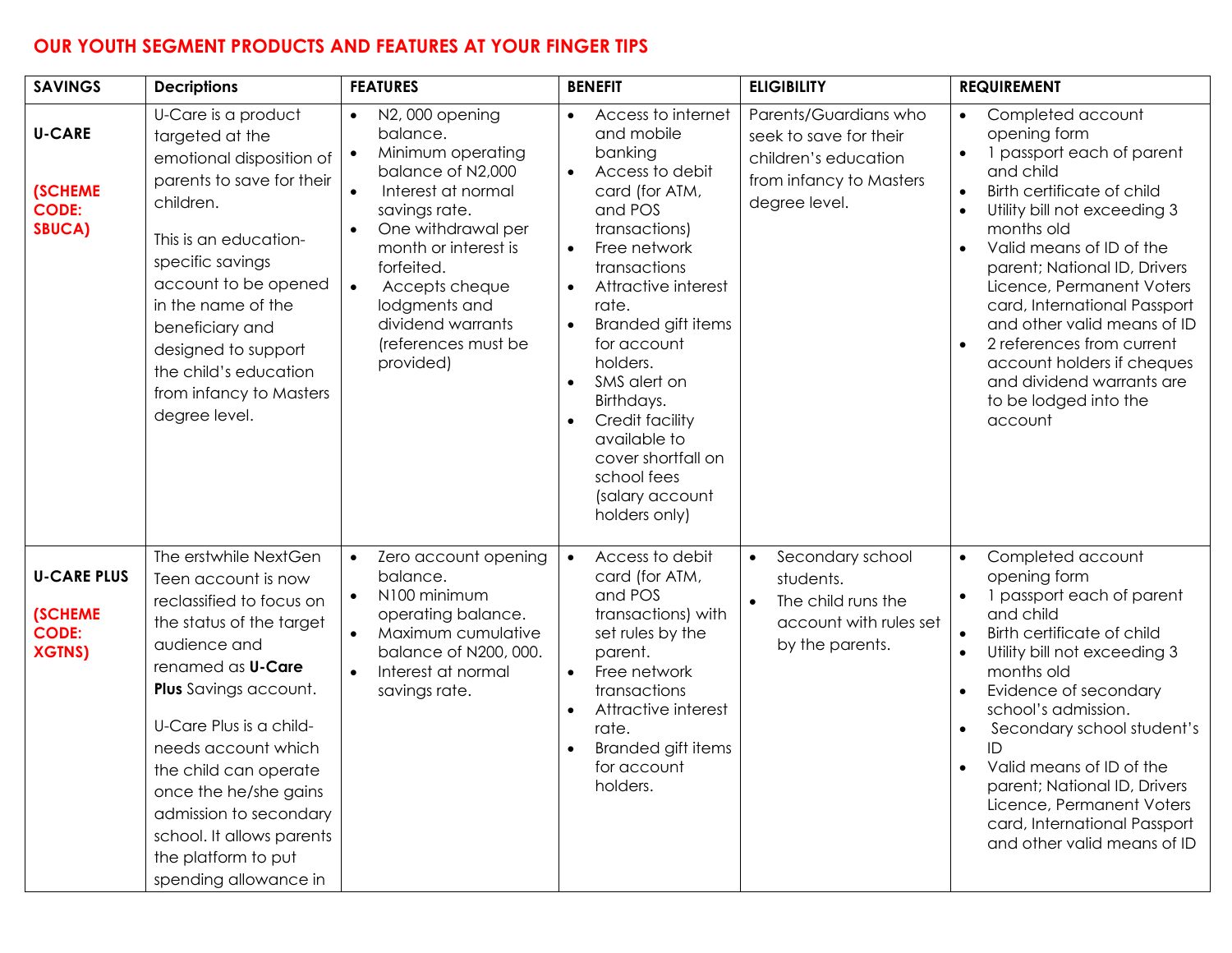|                                                                                                     | the child's account, set<br>spending limits, monitor<br>the child's spending<br>pattern and monitor<br>the child's account<br>balance for<br>replenishment.<br>It can be sold as a<br>bundle with U-Care to<br>parents.     |                                                                                                                                                                                                                                                                                                                                                                                                                                                                                                       |                                                                                                                                                                                                       |                                                                                                                                                            |                                                                                                                                                                                                                                                                                                                                                                                                              |
|-----------------------------------------------------------------------------------------------------|-----------------------------------------------------------------------------------------------------------------------------------------------------------------------------------------------------------------------------|-------------------------------------------------------------------------------------------------------------------------------------------------------------------------------------------------------------------------------------------------------------------------------------------------------------------------------------------------------------------------------------------------------------------------------------------------------------------------------------------------------|-------------------------------------------------------------------------------------------------------------------------------------------------------------------------------------------------------|------------------------------------------------------------------------------------------------------------------------------------------------------------|--------------------------------------------------------------------------------------------------------------------------------------------------------------------------------------------------------------------------------------------------------------------------------------------------------------------------------------------------------------------------------------------------------------|
| <b>NEXT GEN</b><br><b>(SCHEME</b><br><b>CODE: XSTUS)</b>                                            | The erstwhile NextGen<br>Student account is now<br>renamed as UBA<br><b>NextGen Savings</b><br>It is<br>account.<br>available to all Tertiary<br>students to have a<br>single value proposition<br>for without age barrier. | Zero account opening<br>balance.<br>N100 minimum<br>$\bullet$<br>operating balance.<br>Maximum cumulative<br>balance of N200,<br>000.00 for students<br>below 18 years old,<br>but can be removed,<br>if the student wants to<br>upgrade to full KYC<br>account and is below<br>18 years. (Parental<br>consent is required to<br>upgrade to full KYC<br>account)<br>Maximum cumulative<br>balance is not<br>applicable, for<br>students' above18<br>years old.<br>Interest at normal<br>savings rate. | Access to internet<br>$\bullet$<br>and mobile<br>banking<br>Access to debit<br>card (for ATM,<br>and POS<br>transactions)<br>Free network<br>$\bullet$<br>transaction<br>Attractive interest<br>rate. | Students in Tertiary<br>$\bullet$<br>Institutions without<br>age barrier.                                                                                  | Completed account<br>opening form<br>1 passport of student<br>Evidence of Tertiary<br>Institution's admission.<br>Tertiary Institutions ID<br>Parental consent is required<br>if the student is below 18<br>years and wants to<br>upgrade to full KYC<br>account.<br>With parent's valid means<br>of ID Drivers Licence,<br>Permanent Voters card,<br>International Passport and<br>other valid means of ID. |
| <b>LIFE STARTER</b><br><b>BASIC</b><br>(SAVINGS)<br><b>(SCHEME</b><br><b>CODE:</b><br><b>XLSON)</b> | Merge the erstwhile<br>Corper's Savings and<br>NextGen Graduate<br>accounts into UBA Life<br>Starter account.<br>Rename NextGen Life<br>Starter as UBA-Life                                                                 | Zero account opening<br>balance.<br>Zero minimum<br>$\bullet$<br>operating balance.<br>Maximum cumulative<br>$\bullet$<br>balance of N1M.<br>Interest at normal<br>$\bullet$<br>savings rate.<br>Allows lodgment of<br>$\bullet$                                                                                                                                                                                                                                                                      | Access to internet<br>and mobile<br>banking<br>Access to debit<br>card (for ATM,<br>and POS<br>transactions)<br>Free network<br>transactions                                                          | Young customers with<br>good prospect for<br>financial<br>empowerment e.g.<br>Corpers, Graduates,<br>Law students, young<br>entrepreneurs and<br>Artisans. | Completed account<br>opening form<br>1 passport of student<br>Secondary ID, Corpers ID (<br>for Corp. Members)<br>Associations ID etc.<br>2 references from current<br>$\bullet$<br>account holders if cheques<br>and dividend warrants are                                                                                                                                                                  |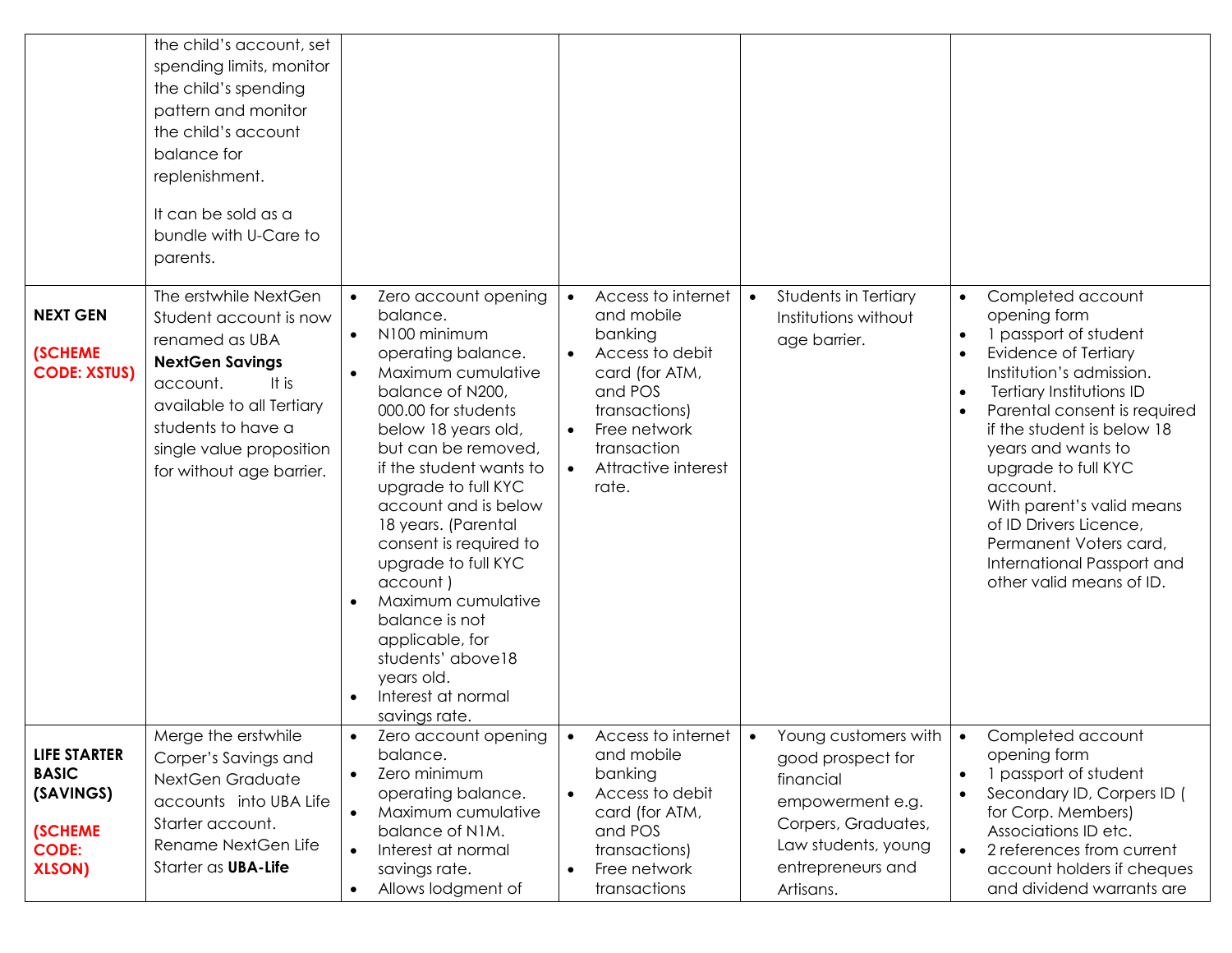| Starter.               | dividend warrants and | Attractive interest |           | to be lodged into the                                        |
|------------------------|-----------------------|---------------------|-----------|--------------------------------------------------------------|
|                        | cheque into the       | rate.               |           | account.                                                     |
| Harmonize the aspiring | account (conditional) |                     | $\bullet$ | Evidence or proof of                                         |
| youth segment i.e.     |                       |                     |           | financial freedom i.e.                                       |
| Have a focus on youths |                       |                     |           | Certificate of Apprentice                                    |
| outside the school     |                       |                     |           | from a trade, NYSC call up<br>letter covers for Corpers etc. |
| environment, with      |                       |                     |           |                                                              |
| good prospect for      |                       |                     |           |                                                              |
| financial              |                       |                     |           |                                                              |
| empowerment. Create    |                       |                     |           |                                                              |
| seamless marketing     |                       |                     |           |                                                              |
| and harvest for the    |                       |                     |           |                                                              |
| youth segment of       |                       |                     |           |                                                              |
| aspiring/fresh         |                       |                     |           |                                                              |
| Graduates, Corpers,    |                       |                     |           |                                                              |
| Law School Students,   |                       |                     |           |                                                              |
| educated aspiring      |                       |                     |           |                                                              |
| entrepreneurs and      |                       |                     |           |                                                              |
| young Artisan          |                       |                     |           |                                                              |
| entrepreneurs with     |                       |                     |           |                                                              |
| minimal KYC            |                       |                     |           |                                                              |
|                        |                       |                     |           |                                                              |